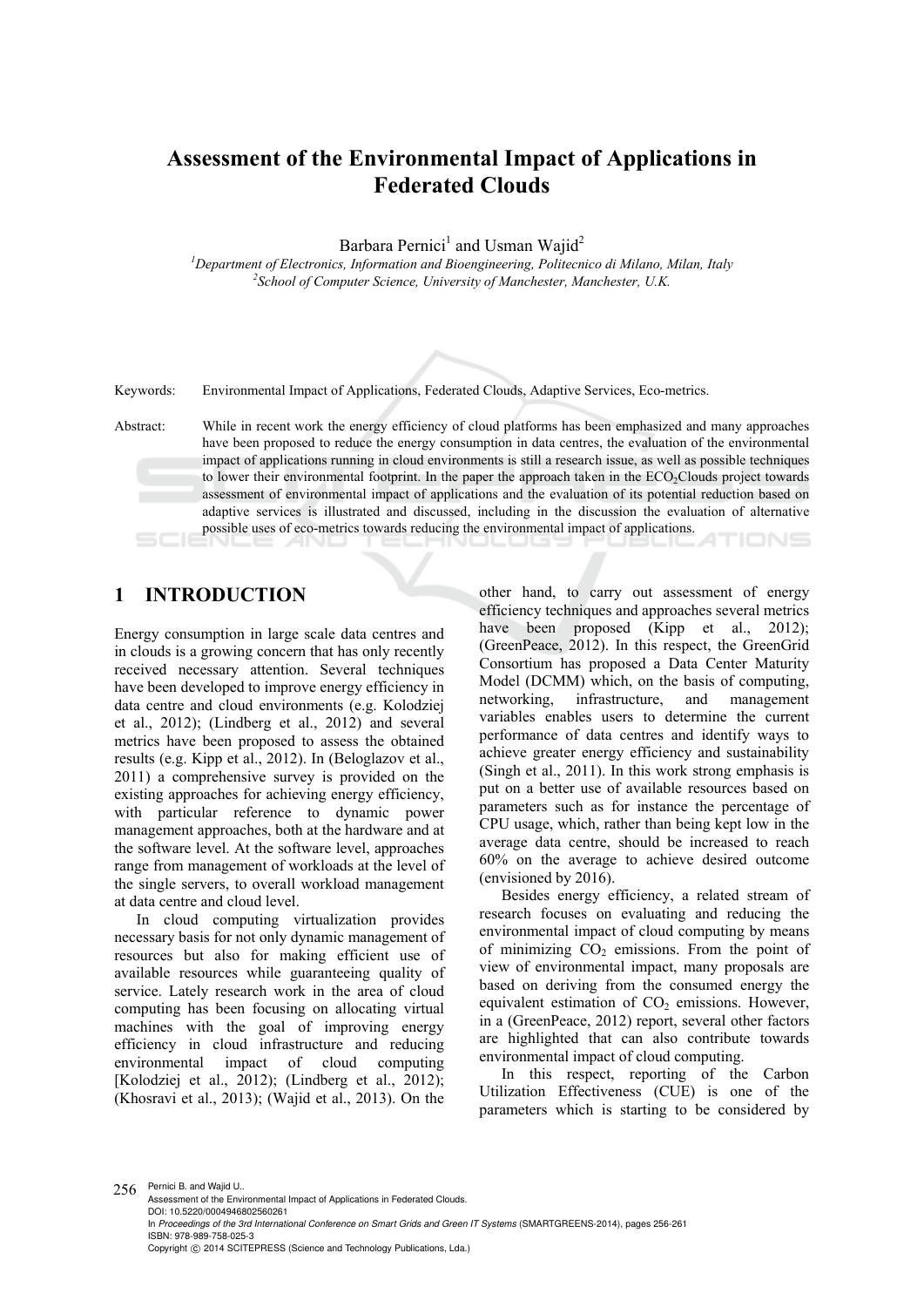some of the public cloud providers. Another contribution of GreenPeace report is the clean energy index, which considers the energy mix for generation of the utilized energy, siting, the adoption of energy efficiency techniques, and reuse of energy in datacentre or cloud environments.

Notwithstanding the many proposals there is not a single agreed or standard metric or set of metrics that clearly allow the assessment of the environmental impact of cloud computing. In particular, while the above-mentioned work focus on the IT infrastructure (and in some cases also the facility management, which is out of the scope of this work), there is no clear indication on how energy efficiency and environmental impact should be evaluated at the level of application deployed or running on cloud.

If we focus on the assessment of non-functional parameters at application level, adaptive approaches have been proposed ((e.g. in the S-Cube network, (Papazoglou et al., 2010)) as a way to guarantee quality of service in service-based systems where services are provided in a distributed way to a variety of users and to other service providers. In such environments, a major emphasis is given to the ability of assessing the context of execution, in order to base adaptation on the available knowledge of the context. In (Bucchiarone et al., 2012) such an approach has been particularly studied for composed services, where service is provided through a combination of services to clients requesting it with agreed Quality of Service constraints.

In this paper we describe how in the EU funded ECO2Clouds project the assessment of environmental impact of cloud applications is performed, and by virtue of this assessment we evaluate the potential benefit of an adaptive approach that we have developed and implemented in the project. The focus being on the IT components of federated clouds and efficiently running applications in the cloud, considering also the dynamically varying energy mix in the different sites, we show how such an approach could bring more than an order of magnitude of improvement in the environmental impact of cloud applications.

In addition to the discussion about the potential of adaptive and context-aware approaches, the goal of the paper is to put forward a discussion about the possible uses of indicators, not limited to techniques for automatically reducing absolute values of energy consumption and environmental impact.

In this position paper, first, in Section 2, we briefly introduce ECO<sub>2</sub>Clouds project and discuss the assessment of environmental impact of

applications as carried out in  $ECO<sub>2</sub>Clouds$  and possible approaches for evaluating the assessment. This is followed by a brief description of adaptation techniques used in the  $ECO<sub>2</sub>Clouds$  project for reducing the environmental impact.

In Section 3 we evaluate the potential of using adaptation techniques on experimental data while discussing possible options. Finally, in Section 4 we discuss possible approaches for assessing the environmental impact of applications and their potential for improvement.

The paper ends with summary remarks and acknowledgements.

## **2 ENERGY EFFICIENCY AND ENVIRONMENTAL IMPACT IN ECO<sub>2</sub>CLOUDS**

The ECO2Clouds project (http://eco2clouds.eu) investigates strategies and develops mechanisms for environmentally aware cloud sourcing with the aim to reduce energy consumption and  $CO<sub>2</sub>$  emissions of cloud applications as well as of the underlying infrastructure.

In ECO<sub>2</sub>Clouds, assessment of environmental impact of cloud computing is carried out by defining a set of layered metrics. The evaluation of the metrics is performed within an adaptive and contextaware application deployment and management approach discussed in the subsequent sections.

#### **2.1 Metrics and Assessment**

In ECO<sub>2</sub>Clouds, three levels for evaluation of environmental impact are considered: physical, virtualization, and application level. While it is not the goal of the paper to provide details on all metrics concerning each of the three levels (described in detail in  $ECO<sub>2</sub>Clouds$  D3.1, 2013), we focus here only on the evaluation of energy and  $CO<sub>2</sub>$  emissions related parameters. In ECO<sub>2</sub>Clouds assessment and improvements concerning these parameters relies on the management of IT component of the cloud infrastructure, and in particular on the computing components.

In  $ECO<sub>2</sub>Clouds$  energy is evaluated at physical level of cloud infrastructure, based on measurements from PDU (Power Distribution Units), for each site of the federated cloud. From these measures, energy consumption is evaluated for each server or host of each cloud site. From measurements at host level, considering the running virtual machines and their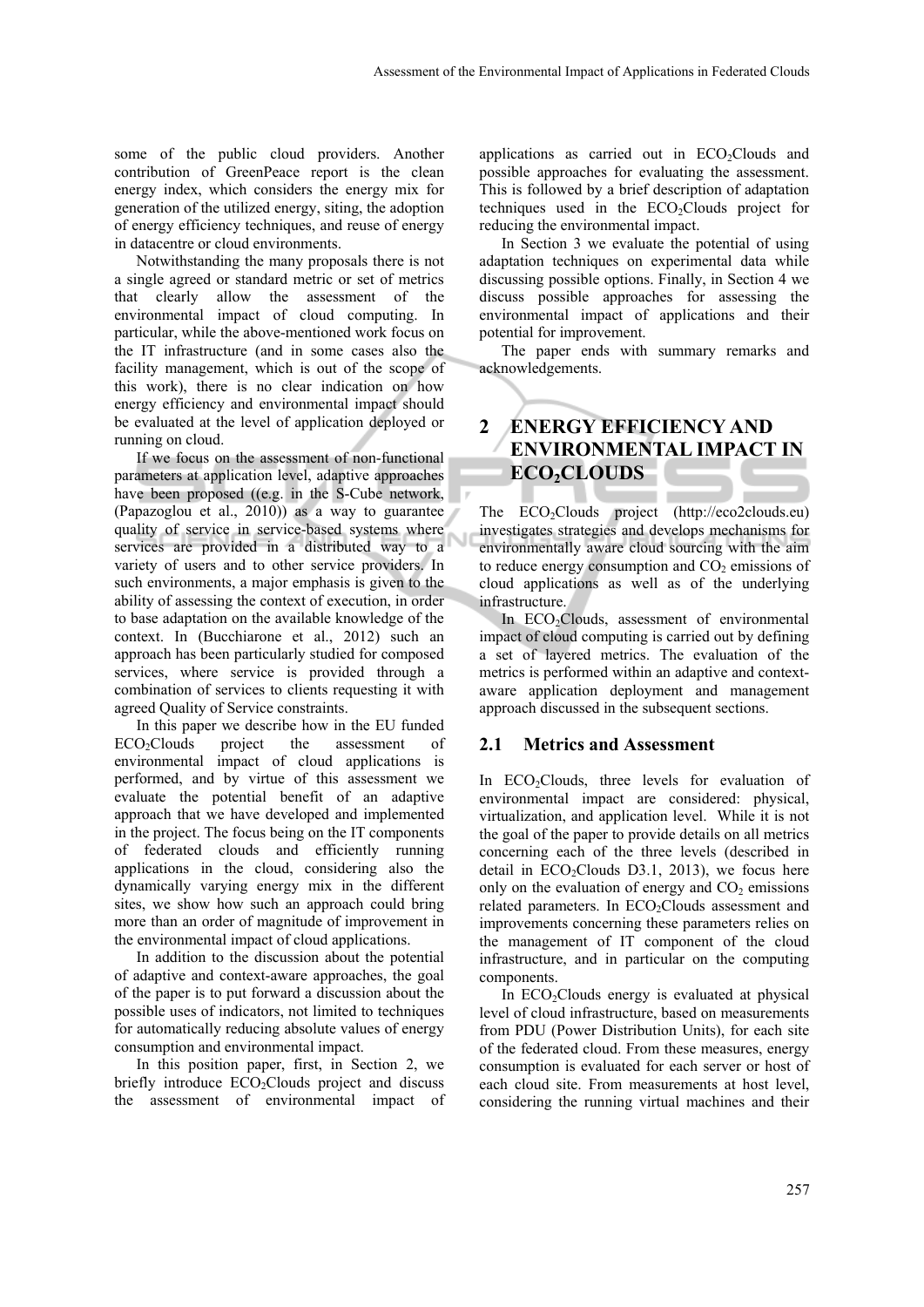CPU usage, the energy consumption is mapped and evaluated for each virtual machine.

A third level introduced in  $ECO<sub>2</sub>Clouds$  concerns the actual use of VM by applications. We assume that one or more applications (or service) can be executed on a VM, and, based on their execution parameters, such as start and termination times and CPU usage for each service, power level and energy consumption are evaluated for each running service.

ECO<sub>2</sub>Clouds utilises a federated cloud infrastructure composed of three geographically distributed cloud sites located in Germany, France, and UK (details of the characteristics of the sites are provided in the  $ECO<sub>2</sub>Clouds$  web site), where the energy mix (i.e. proportion of coal, nuclear, hydro etc.) is known for each site. Such energy mix can vary based on the time of the day and of the year. Using the energy mix information alongside energy consumption measure the  $CO<sub>2</sub>e$  (Carbon dioxide equivalent) emissions can be evaluated, for all three levels, i.e., physical, VM, and applications as a measure for environmental impact of the underlying cloud infrastructure and applications. In this way, it is possible to give to users a rather precise evaluation of the environmental impact of their cloud applications based on above-mentioned data.

#### **2.2 Adaptation Actions**

Based on the defined metrics, their evaluation can be the basis for establishing an adaptive control system for reducing the environmental impact of cloud computing.

As mentioned above, several approaches have been proposed in the existing literature for improving energy efficiency in the cloud (for example, as discussed in (Beloglazov et al., 2011) and (Lindberg et al., 2012).

In  $ECO<sub>2</sub>Clouds$ , the problem of energy consumption and  $CO<sub>2</sub>$  emissions is addressed at the software level, assuming that optimization at the server and operating system level is not under control of the cloud platform or the users.

In this respect, actions that can be applied within the context of ECO<sub>2</sub>Clouds are at two levels i.e. VM level and application level. This limitation is primarily based on the use of BonFIRE platform (BonFIRE, 2013) and its functionalities that are made available for usage and experimentation in the ECO<sub>2</sub>Clouds project.

Further actions could be envisioned in other platforms; however, we briefly mention here the principal two types of actions under consideration, as a basis for the following discussion:

- VM level: here the main goal is scheduling of VMs on available cloud resources with a focus on consolidation, to be able to save energy by possibly switching off unused machines, and freeing less used computing resources for other uses.
- Application level: actions inspired by dynamic service composition approaches, VM reconfiguration and usage management of long running applications (such as the ones described in (Cappiello et al., 2013)), starting, freezing, reactivating, and terminating one or multiple VMs on which the application is running based on the applications' internal and execution context information.

# **3 POTENTIAL OF ADAPTATION**

A first approach for a general evaluation of the environmental impact is to evaluate the total energy consumption and consequent  $CO<sub>2</sub>$  emissions over a given period of time.

In ECO<sub>2</sub>Clouds, the Zabbix monitoring solution used in BonFIRE has been extended with the defined eco-metrics, since each cloud site in the BonFIRE federated cloud already provides a Zabbix server which uses Zabbix client agents to capture the cloud resource utilization data at host and VM levels. These Zabbix agents can be used to retrieve energy consumption and  $CO<sub>2</sub>$  related data for two of these layers: physical and virtual resources (Tenschert and Gienger, 2013).

Application level metrics are evaluated within the application deployment environment. The general architecture is shown in Fig 1. Three cloud sites are considered as testbeds in  $ECO<sub>2</sub>Clouds$ .

An example of display of power metrics is shown in Figure. 2. In addition to the graphical interface and exports in spreadsheets, a REST interface for interacting with the application level control environment has been developed.

In this section we base our discussion on an analysis from the experimental data, starting from the assumption that in the beginning there is no VM management.

For an evaluation of the potential of considering the execution context of applications for their dynamic management, we consider for a rough evaluation an average  $CO<sub>2</sub>e$  conversion factor for each given site. A further improvement could be gained considering also daily and seasonal variations in the energy mix, but we do not consider this in this paper to simplify the presentation, with the goal of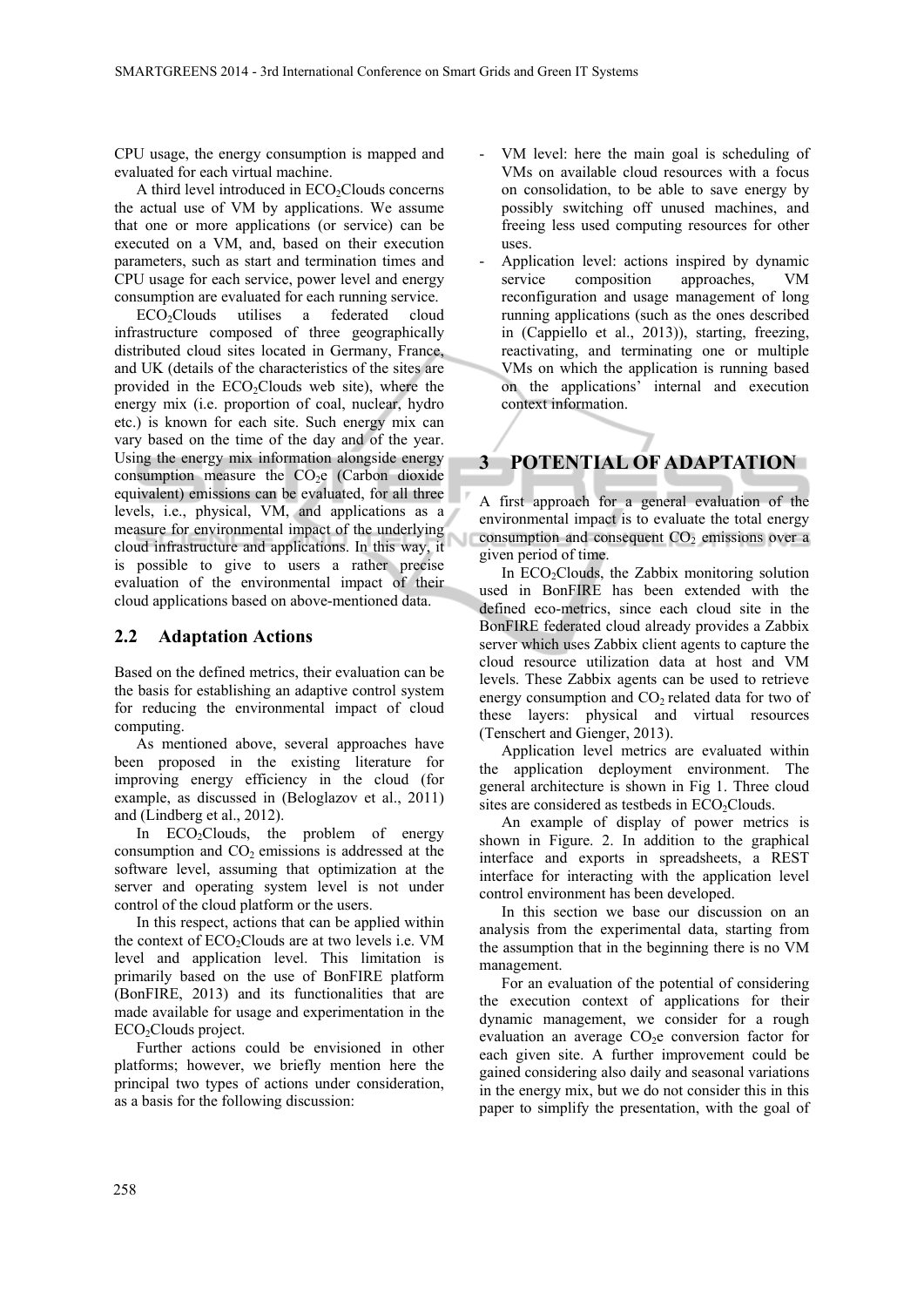giving an approximate estimation of the possible gains. However, the energy composition is actually available as a monitored parameter within Zabbix, together with the other eco-metrics defined in ECO<sub>2</sub>Clouds project.

We assume to run applications initially on 10 separate physical servers, running with an average power of 133 W. Due to the different energy mix in the three countries, as reported in  $(ECO<sub>2</sub>Clouds,$ D3.1, 2013) we can assume an average value of 85 gCO2e/kWh for France, 706 gCO2e/kWh for Germany, and 567.17 gCO2e/kWh for UK.



Figure 1: ECO<sub>2</sub>Clouds architecture.



Figure 2: Monitored eco-metric (courtesy of INRIA).

Due to the application of VM consolidation techniques, based on the target goals of DCMM (GreenGrid, 2011), we can assume that the load of the servers can raise from 20% to 60%, owing to activating and deactivating the VMs as needs arise.

However, when running VMs in a BonFIRE cloud, we have also to assume that an experiment (i.e. the allocation of VMs to a user according to his requests) is immediately started, and in addition,

since a duration for the experiment has to be specified in advance, it is likely that the user will have to ask for more resources and for a longer time than needed because in case the application is not completed at the end of the requested period, the experiment will be stopped (and in this case will have to be started again).

From application level it is difficult to assess the potential reduction of environmental impact that can be gained from the ability to manage VMs, thus there are opportunities for user and the application to better control and manage their allocated resources. However, this depends on the initial configuration of the experiment, as well as from the type of the applications. For instance, in our experimentation first simulations show a potential impact from 10 to 50%.

|                          |             |           |                       | max energy       | max CO <sub>2</sub> e |
|--------------------------|-------------|-----------|-----------------------|------------------|-----------------------|
|                          | Wh per year | lmax CO2e | min CO <sub>2</sub> e | <i>reduction</i> | reduction             |
| initial configuration    | 11650800    | 8225464.8 | 990318                |                  | 0.88                  |
| Iserver consolidation    | 3883600     | 2741821.6 | 330106                | 0.67             | 0.96                  |
| VM application level mgn | 1941800     | 1370910.8 | 165053                | 0.83             | 0.98                  |

Figure 3: Adaptivity analysis vs initial configuration.

In Fig. 3 we report a first evaluation of the potential reduction, with respect to the given initial situation. In the figure it is clear that in cases such as the one considered in the cloud federation, running in three different countries, the impact of the location is preponderant, and, combined with dynamic resource management, the potential gain could be on the order of two orders of magnitude. However, some additional considerations are necessary and will be discussed in the next section.

## **4 DISCUSSION ON EVALUATING THE ENVIRONMENTAL IMPACT OF CLOUD APPLICATIONS**

From the reported example, it becomes clear that the simple definition of eco-metrics is not sufficient for an assessment.

First of all, a coarse evaluation based on total energy and  $CO<sub>2</sub>e$  emissions can be misleading in some cases. In fact, it might lead to allocating the load only on a few of the available servers, and only in a single country when the energy mix is very different in the federated cloud.

In addition, it has to be considered that reducing power does not always imply reducing energy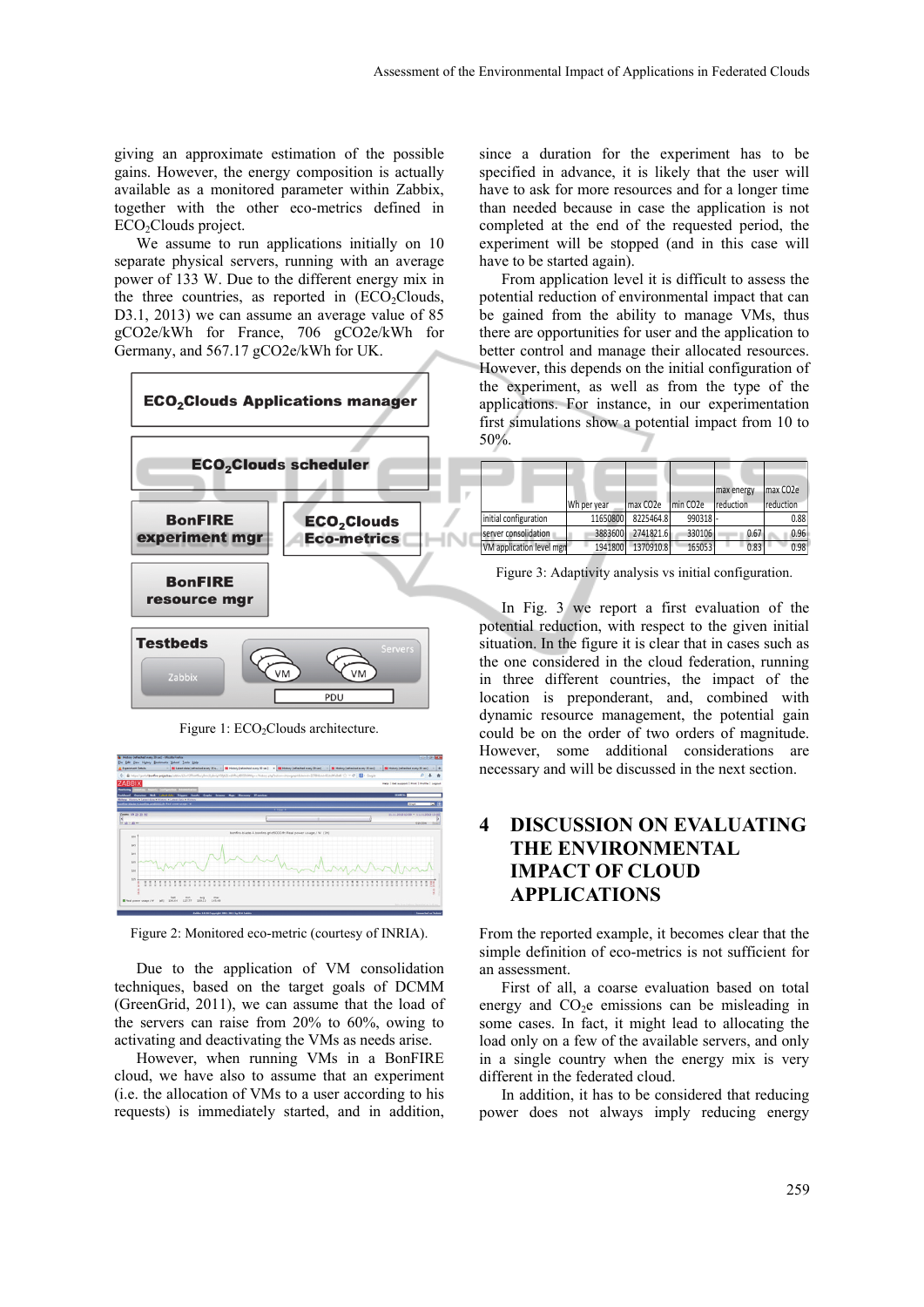consumption (see, for instance the discussion in (Chen et al., 2011)). In fact, applications might take longer to execute, so the reduction in energy consumption is not necessarily proportional to the reduction of power, and in some situations might even result in an increase of power consumption.

Alternative approaches can also be considered, based on the available metrics, to take into consideration other factors. One aspect is that considering only energy and  $CO<sub>2</sub>e$  could result in violations of other parameters, for instance Quality of Service. To avoid this, assessment of environmental impact should be based on the evaluation of many factors. As in service-oriented systems, this approach can result either in considering a set of thresholds to be satisfied, or in defining a utility function for a global assessment of the system. In this case, other factors could be considered, such as the importance given by the users to some quality parameters or for a given energy mix (e.g., excluding coal or nuclear sources). Since the evaluation of importance could vary based on the user preferences, or even based on the specific nature of each single application, the user should be enabled to establish his own preferences for making an evaluation.

Other factors, even if not relevant at the moment within the BonFIRE platform as it is currently provided, could be linked in the future to variable costs of the provided service under different conditions such as the use of specific infrastructure at specific time, under specific QoS parameters and under specific energy consumption or  $CO<sub>2</sub>$  footprint related constraints.

These considerations would result in different evaluations when considering the user views and cloud provider view, which would give a different emphasis on different parameters. A comparison in such cases might be difficult, as well as an assessment of the final result.

A completely different approach could be based on management considerations, such as avoiding critical events (as proposed, for green IS, in (Reiter et al., 2013)). Critical events in cloud computing, when focusing on energy and environmental impact, could be the need to avoid reaching power limits in a data centre, which usually results in limited service or in additional costs for energy provisioning, or using on-demand resources in one of the sites of the federated cloud when other resources are available instead in other sites.

Finally, giving the users information about the energy consumption and related monitored information could raise awareness of ecological

implications of their computing requirements, which in turn could encourage modification in user behaviour. For instance, if a user needs to report  $CO<sub>2</sub>e$  emissions for his applications, and he sees a potential for reduction while running the application in a given site or in a given time of the day, he might schedule to run his applications, if not time critical, taking also these factors into consideration. In other cases, the user might realise that his use of allocated VMs is not optimal (in terms of energy consumption or  $CO<sub>2</sub>e$  emissions) in a specific deployment configuration and that different configurations might reduce wastage of available computing resources e.g., by consolidating certain VMs in a specific host, exploiting better multicore architectures, or interleaving I/O intensive applications with computing intensive ones. In this respect, awareness of energy consumption or environmental impact of computation can encourage users to change their behaviour and consider different factors in application deployment and execution decision making model. PUBLIC ATIONS

**5 CONCLUDING REMARKS** 

In the paper we have presented the  $ECO<sub>2</sub>Clouds$ approach to monitoring energy consumption and  $CO<sub>2</sub>$  emissions as eco-metrics in a federated cloud environment. We have discussed the potential for exploiting the use of eco-metrics in different directions, ranging from the evaluation of environmental impact of cloud computing to encouraging the changes in behaviour of users.

ECO2Clouds will also develop sophisticated mechanisms for automatic optimization of application deployment configurations based on context-aware service provisioning in the cloud. Optimization will be carried out both at the scheduler level and at the application level during the execution lifetime of applications.

Experimentation in the project will be aimed at testing different types of application case studies, ranging from computing intensive to more interactive and cloud specific long running applications, to analyse how different factors could have an impact on approaches for assessment of environmental impact and create new opportunities for optimization of energy consumption and  $CO<sub>2</sub>e$ footprint or for a more informed user behaviour that can lead to further developments and innovation in this area.